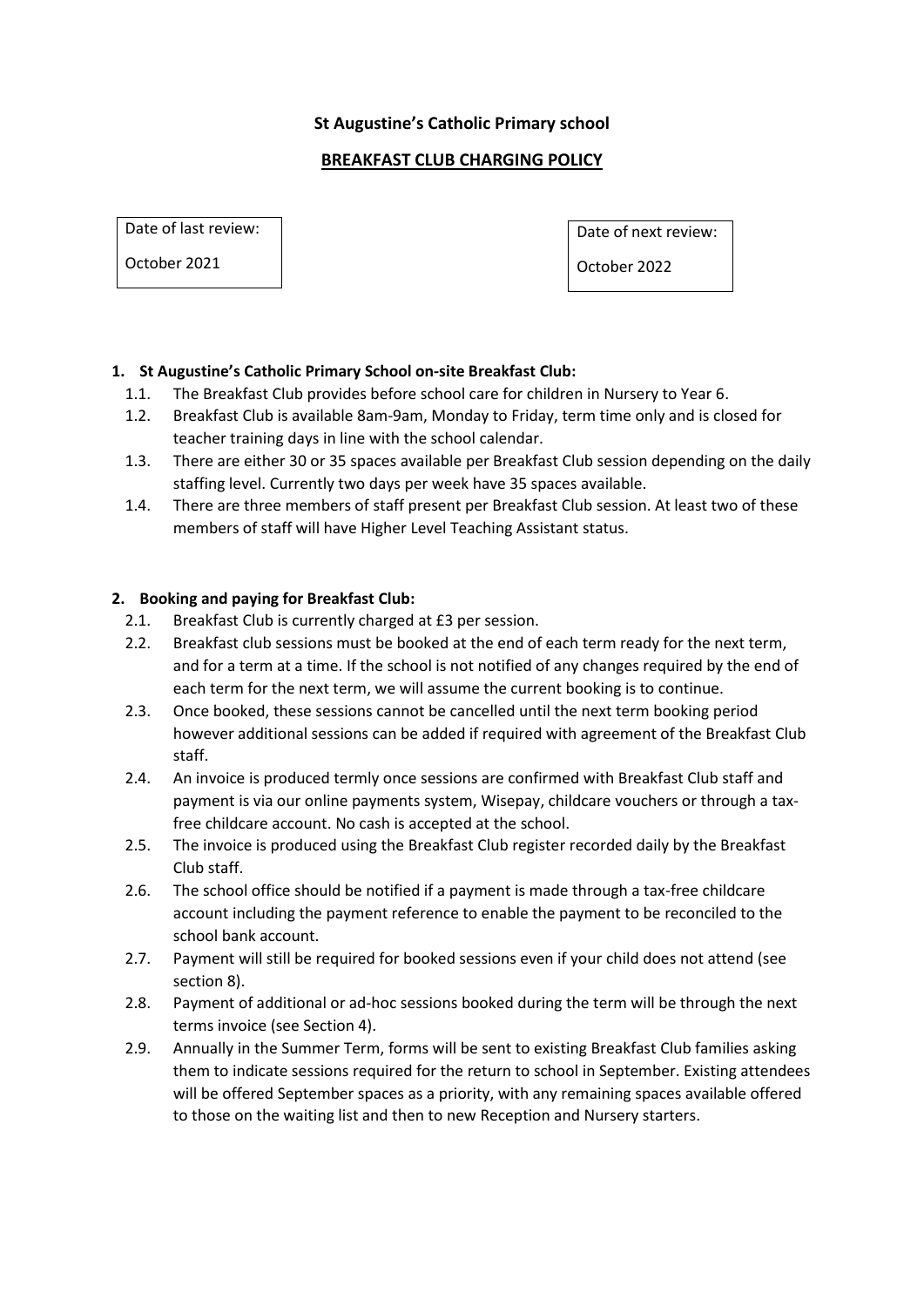### **3. Food, drink and activities provided:**

- 3.1. Children who attend the Breakfast Club will be provided with a full breakfast including a selection of cereals and toast, with an option of apple juice, orange juice, milk or water. There is a special breakfast provided once a week where children can choose from croissants, pancakes or crumpets with porridge also offered in the colder months.
- 3.2. Breakfast is served until 8.30am. Children who arrive after this time will not be able to receive breakfast but can access the play activities.
- 3.3. Daily activities include board games, lego, colouring and craft with the option to use the reading corner.

# **4. Additional Sessions:**

- 4.1. If an additional session is required, either on a regular basis or an one-off ad-hoc basis, Parent's should contact the school office either in person, by telephone on 01603 743317 or by emailin[g office@st-augustines.norfolk.sch.uk.](mailto:office@st-augustines.norfolk.sch.uk) Please state which additional sessions you require. These will be confirmed with the Breakfast Club staff, where there is space available, and you will receive email or telephone confirmation that the session has been booked.
- 4.2. Payment of additional or ad-hoc sessions booked during the term will be through the next terms invoice and paid as per section 2.4.

### **5. Increase in fees:**

5.1. If we need to increase fees for Breakfast Club sessions, we will give you one terms notice.

### **6. Payment terms:**

- 6.1. A deposit or registration fee will not be charged for any Breakfast Club bookings.
- 6.2. No 'top-up' fees will be charged to subsidise entitlements.
- 6.3. Once an invoice is raised for Breakfast Club fees, payment must be made within 2 weeks or the date stated on the invoice.
- 6.4. A reminder will be sent if payment is not received after this time period. Breakfast Club sessions will be stopped for your child if payment is not received.
- 6.5. If you have any issues with making payments, please speak to the Finance Officer in the main school office. The school has a separate bad debt policy which will be followed where necessary.

### **7. Absence:**

- 7.1. If your child is absent from school for any reason, including illness or authorised circumstances, a charge will still be made for the missed Breakfast Club session.
- 7.2. If you have pre-booked an ad-hoc session but do not attend, no charge will be made unless the booking has prevented a space being offered to another child.
- 7.3. The Headteacher's decision regarding absences is final.